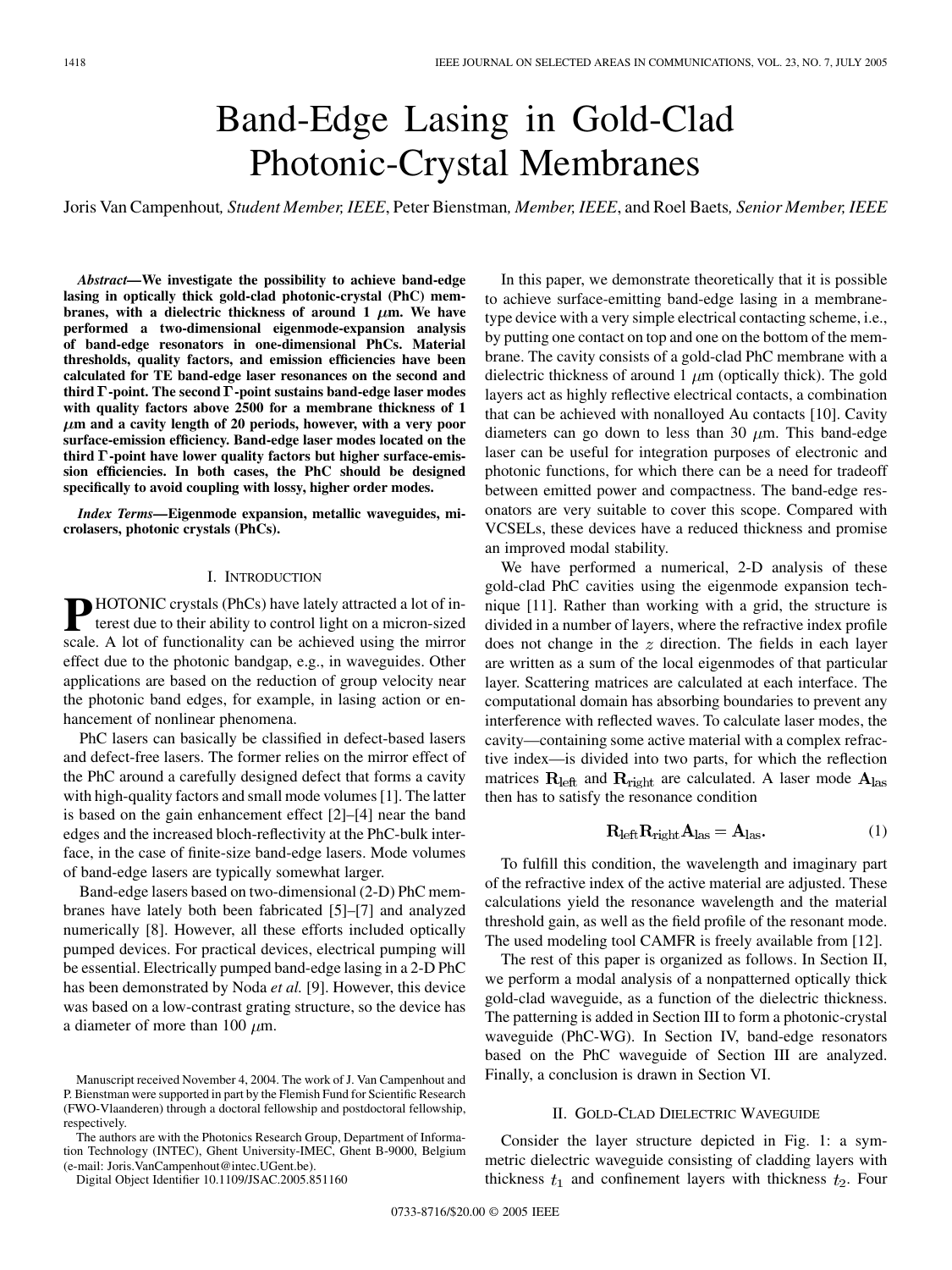

Fig. 1. Layer structure of a gold-clad PhC-WG.

TABLE I REFRACTIVE INDICES OF GOLD-CLAD DIELECTRIC WAVEGUIDE

| <b>Material</b>   | <b>Refractive index</b> | <b>Thickness</b> |
|-------------------|-------------------------|------------------|
| Gold              | $0.54 - 9.6$ j          | $m_1, m_2$       |
| Cladding layer    | 3.17                    | $t_{1}$          |
| Confinement layer | 3.38                    | $t_2$            |
| Barrier layer     | 3.38                    | $20 \text{ nm}$  |
| Quantum well      | 3.40                    | 5 nm             |

5-nm-thick quantum wells are embedded in 20-nm-thick barrier layers. This dielectric waveguide is clad with thick gold layers on both sides. The refractive indexes of the used materials are listed in Table I. Gold was chosen as cladding metal due to the low absorption loss in the infrared region as compared with other—nonnoble—metals. In this section, the quantum wells are assumed to be transparent, and the waveguide is not patterned, i.e., the waveguide is a one-dimensional (1-D) slab.

Modal absorption losses at an operating wavelength of  $1.5 \mu m$  are depicted as a function of total dielectric thickness t in Fig. 2, both for TE—(electric field in the  $y$  direction) as TM-polarization. For each thickness  $t, t_1$ , and  $t_2$  have been chosen to yield the lowest modal absorption loss for the fundamental  $TE_0$ -mode. The waveguide structure is monomode for  $t < 0.45 \mu$ m. However, in this range, TE<sub>0</sub> absorption losses are too high to use the waveguide in a laser resonator. For 0.45  $\mu$ m, the waveguide becomes multimode and the absorption loss of modes far above cutoff decreases almost exponentially as a function of  $t$ , as progressively less of the field penetrates into the lossy gold layer. For TM, absorption losses are more than one order of magnitude higher than for the fundamental TE<sub>0</sub>-mode. For t around 1  $\mu$ m, the propagation loss of the TE<sub>0</sub>-mode is around 15 cm<sup>-1</sup>. For the remainder of this paper, we will assume TE-polarization and an operating wavelength around 1.5  $\mu$ m.

# III. GOLD-CLAD PHOTONIC-CRYSTAL WAVEGUIDE (PhC-WG)

Suppose that the waveguide structure of Fig. 1 is patterned with rectangular holes of width  $h$  and period  $a$ . We assume that the bottom gold layer remains unpatterned. This way we have created an optically thick, gold-clad 1-D PhC-WG.

Fig. 3 shows the band diagram for  $a = 665$  nm and  $h =$ 210 nm. Although not a limitation of the model, the dispersive character of the refractive index of gold has been ignored in this calculation and, therefore, the result is only physical around 1.5  $\mu$ m or for reduced frequencies  $\Omega = a/\lambda$  around 0.443. Still, this approximate band structure gives a good qualitative view of the modal properties of the gold-clad PhC-WG. The bands



Fig. 2. Modal absorption losses of the fundamental and higher order modes of the waveguide structure as depicted in Fig. 1 (without patterning), at 1.5  $\mu$ m. The  $TM_0$  and  $TM_1$  modes are plasmon-like.



Fig. 3. TE band structure of the gold-clad PhC-WG with  $a = 665$  nm,  $h =$ 210 nm,  $t = 1000$  nm, and  $m_{1,2} = 100$  nm. The region below the light line is in gray. The MSBs are not visible on the scale of the figure.

of the fundamental and the higher order modes are folded back due to the periodicity and bandgaps are opened near the edges and the center of the Brillouin zone. At the same time, ministopbands (MSB) are formed where two bands cross. Since there is no vertical mirror symmetry and, hence, no strict  $x$ -even- $x$ -odd classification, a MSB can open regardless of the order of the two interacting modes. Due to their limited size, the MSBs are not visible in Fig. 3.

Modes above the light line (LL) can couple to radiation modes, through the patterned top gold layer. However, due to symmetry mismatch, some modes couple only very weakly to radiation modes, even above the LL  $[13]$  $[13]$ . The TE<sub>0</sub>-mode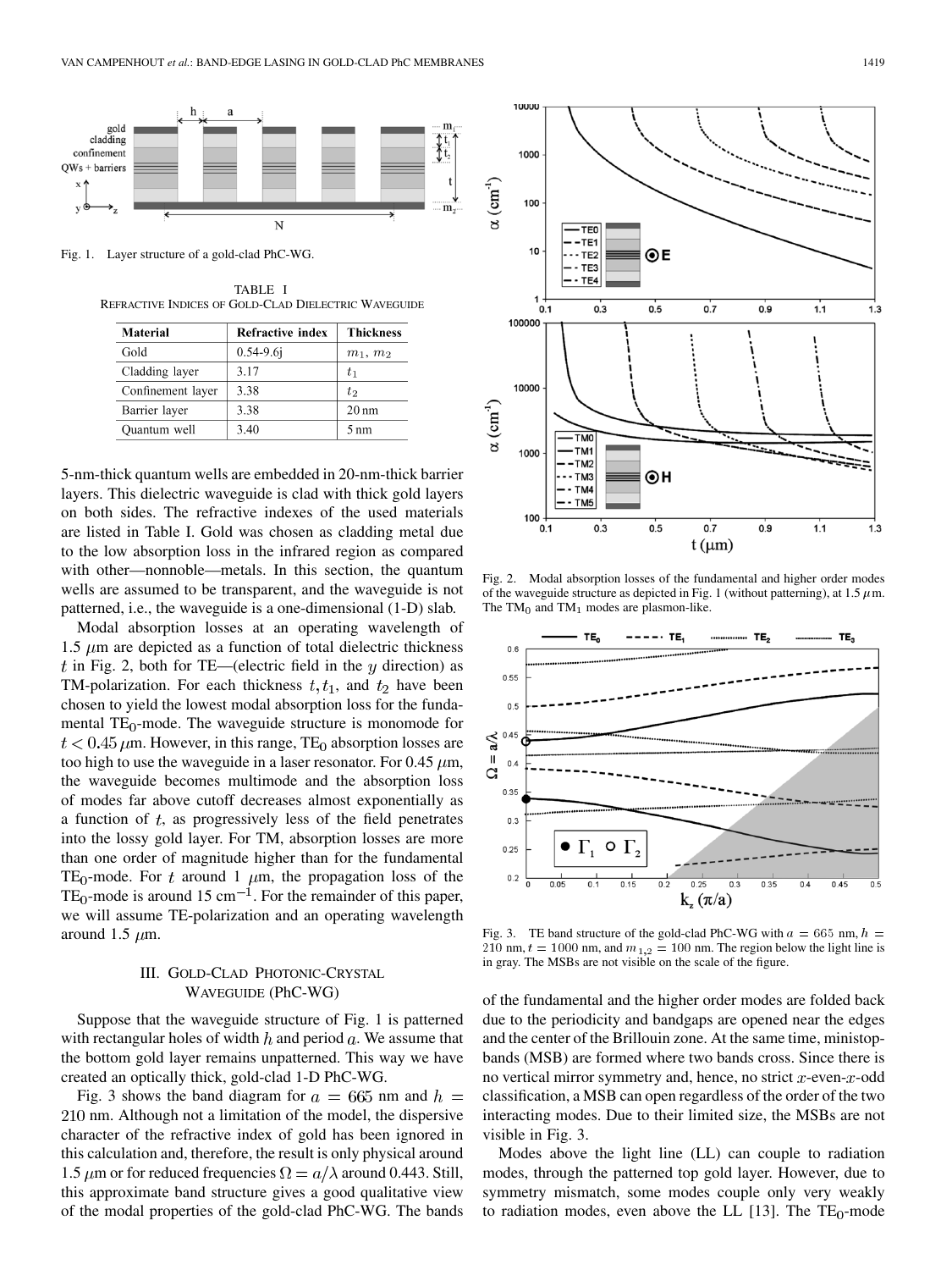

Fig. 4.  $\Gamma_2$  band-edge laser mode (E-field). The inset shows the definition of power fluxes.

is antisymmetric with respect to  $S_z$  (mirror symmetry around  $z = 0$ ) at  $\Gamma_1$ , whereas it is symmetric under  $S_z$  at  $\Gamma_2$ . A plane wave  $\exp(-jk_0x)$  propagating in the x direction is symmetric under  $S_z$ , thus, the TE<sub>0</sub>-mode cannot couple to radiation modes at  $\Gamma_1$ , whereas it is leaky at  $\Gamma_2$ .

## IV. BAND-EDGE LASING

#### *A. Band-Edge Lasing Principle*

Consider the band-edge resonator that is shown in Fig. 4. Resonant modes with a high-quality factor  $Q$  can be built up for frequencies near the edges of the photonic bands, where the group velocity  $v_q = d\omega/dk$  is very low. A Bloch-mode propagating in an active PhC encounters a gain per unit length that is enhanced with a factor inversely proportional to  $v_q$ , as compared with a properly normalized bulk gain [\[4](#page-4-0)]. Moreover, the amplitude of the field reflection  $r_B$  of the Bloch-mode at the edges of the finite PhC cavity increases when approaching a band edge. The resonance condition can be written in good approximation as

$$
r_B^2 e^{-jk_z 2L} = 1 \tag{2}
$$

in which  $k_z$  is the complex propagation constant of the Bloch mode and  $L = Na$ . The amplitude condition of this equation fixes the threshold gain, and the phase condition determines the resonance wavelength. The phase condition can be fulfilled for several longitudinal modes. In what follows, we will only consider the longitudinal mode which lies closest to the band edge and, hence, has the lowest threshold gain.

As indicated in Section III, there are two types of  $TE_0$ -modes: *decoupled* modes that exhibit little or no vertical radiation loss, e.g., near  $\Gamma_1$ , and *leaky* modes that have a larger vertical radiation loss, e.g., near  $\Gamma_2$ . We searched for band-edge laser modes for both types of  $TE_0$ -modes.

# *B. Band-Edge Lasing at*  $\Gamma_1$  (Decoupled TE<sub>0</sub>-Mode)

If we set  $a = 560$  nm,  $h = 260$  nm,  $t = 1.0 \mu$ m, and  $m_{1,2} = 100$  nm, the  $\Gamma_1$ -point lies at a reduced frequency of  $\Omega = 0.377$  or  $\lambda = 1.485 \mu$ m. We used this gold-clad PhC-WG to form a band-edge resonator with N periods (see Fig. 4). Then, we searched for laser modes near the  $\Gamma_1$ -point. In these calculations, the wavelength and the material gain in the quantum wells are adjusted to fulfill the lasing condition. Each lasing mode is then characterized by a resonance wavelength  $\lambda_r$  and threshold material gain  $G_{\text{th}}$ . We have also calculated the  $Q$ -factor of the lasing modes, which is given by

$$
Q = \omega_r \frac{U_{\text{stored}}}{S} \tag{3}
$$



Fig. 5. Properties  $G_{\th}$ ,  $\lambda_r$ , and  $Q$ -factor of the  $\Gamma_1$  band-edge laser mode as a function of membrane thickness t, with  $a = 560$  nm,  $h = 260$  nm,  $m_{1,2} =$ 100 nm, and  $N = 20$ .

where  $U_{\text{stored}}$  is the energy stored in the resonator,  $\omega_r$  is the resonance frequency, and  $S$  is defined as the power flux leaving the cavity.  $S$  can be decomposed as follows:

$$
S = S_b + S_t + S_l + S_r. \tag{4}
$$

 $S_b, S_t, S_l$ , and  $S_r$  are, respectively, defined as the power flux through the bottom, top, left side, and right side of the cavity (see Fig. 4). Due to the mirror symmetry of the cavity,  $S_l$  is equal to  $S_r$  and we define  $S_{\text{side}} = S_r + S_l$ . We also define  $S_u$  as the total power flux leaving the cavity *above* the top gold layer.  $S_u$  can be considered as the useful extracted power flux, and  $S_u/S$  as the emission efficiency.  $S_m = S_b + S_t - S_u$  can then be considered as the power flux lost in the gold layers.

An alternative definition of the  $Q$ -factor of the resonant mode is given by

$$
Q = \frac{\omega_r}{\Delta \omega} \tag{5}
$$

where  $\Delta\omega$  is the resonance's full linewidth at half maximum. We derived  $\Delta\omega$  by inspecting the  $|E^2|$ -spectrum (at a point in the cavity) that is obtained by performing a wavelength sweep for a well-placed dipole source in the band-edge resonator, with transparent quantum wells. The resulting  $Q$ -values were comparable with the ones obtained with (3).

The results for  $N = 20$  near  $\Gamma_1$  are depicted as a function of t in Fig. 5. The resonance wavelength  $\lambda_r$  is close to the  $\Gamma_1$ band-edge, and increases monotonically with increasing  $t$ , since the effective index of the fundamental  $TE_0$  increases with increasing t.  $G_{\text{th}}$  decreases from 1410 cm<sup>-1</sup> for  $t = 0.85 \ \mu \text{m}$ to 1060 cm<sup>-1</sup> for  $t = 1.25 \mu$ m. The Q-factor increases from 2100 to 3500. This is due to the reduced absorption loss for thicker membranes and, to a lesser extent, the reduced radiation loss. There is a peak apparent for  $t = 0.985 \mu m$  both in the  $G_{\text{th}}(+15\%)$  and the Q-curve (-10%). The interpretation of this peak will be given in IV.D. The required  $G_{\text{th}}$ -values are well within range of optical gain levels in compressively strained quantum wells [[14\]](#page-4-0).

Calculation of the power fluxes indicates that  $S_u$  accounts for only less than 2% of the total power loss. For  $t = 0.85 \,\mu \text{m}$ ,  $S_m/S$  is almost 62%, and  $S_{\rm side}/S$  is 37%. For  $t = 1.25 \,\mu$ m, this is  $S_m/S = 24\%$  and  $S_{\rm side}/S = 75\%$ . The low  $S_u$ -values can be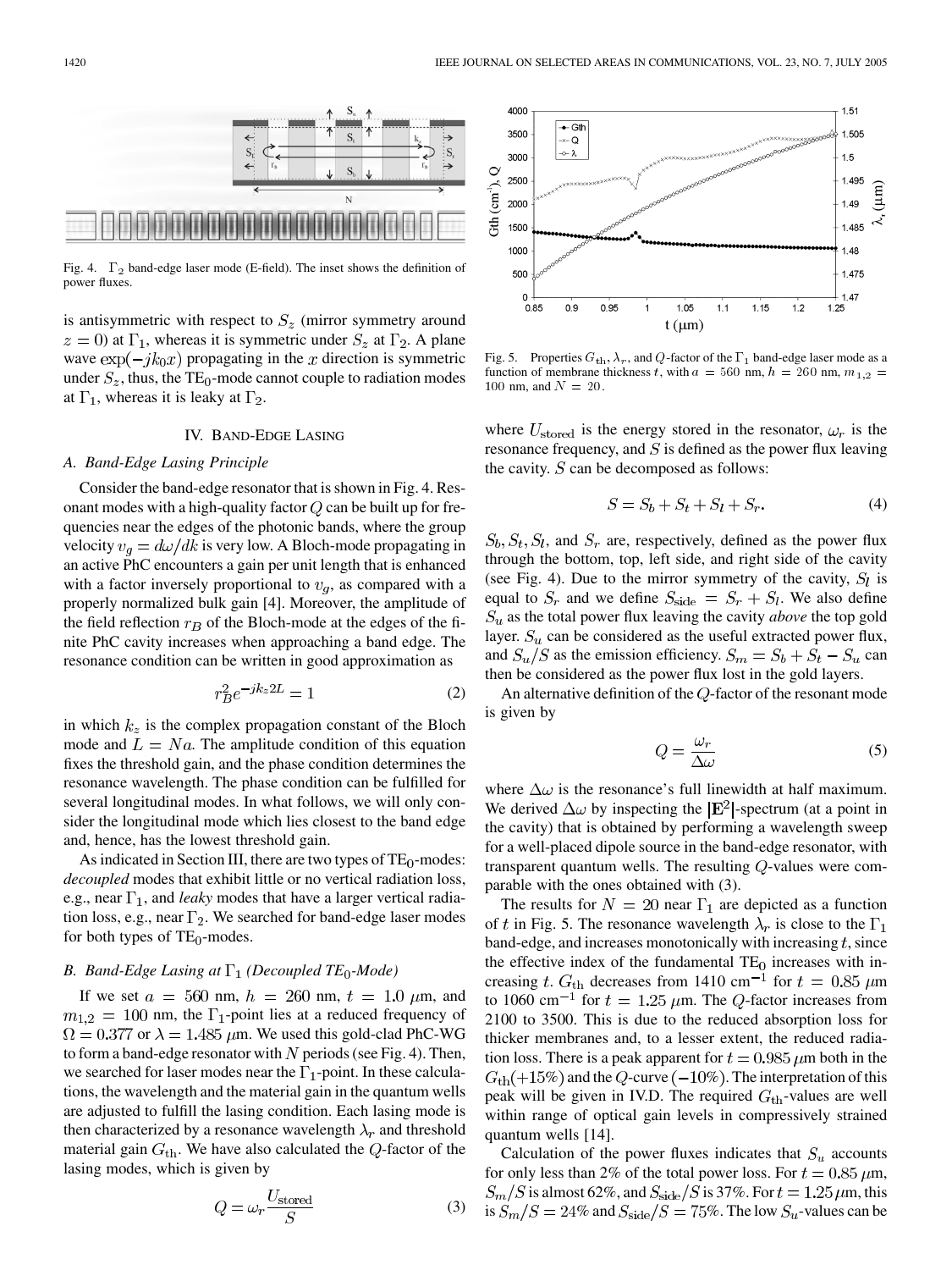

Fig. 6. Properties  $G_{\text{th}}$ ,  $\lambda_r$ , and Q-factor of the  $\Gamma_1$  band-edge laser mode as a function of number of periods N, with  $a = 560$  nm,  $h = 260$  nm,  $m_{1,2}$ 100 nm, and  $t = 1.0 \mu$ m.



Fig. 7. Properties  $G_{\text{th}}$ ,  $\lambda_r$ , and Q-factor of the  $\Gamma_2$  band-edge laser mode as a function of membrane thickness t, for  $a = 665$  nm,  $h = 210$  nm,  $m_{1,2} =$ 100 nm, and  $N = 20$ .

understood in terms of the nonleaky character of the  $TE_0$ -mode near  $\Gamma_1$ .

Finally, the evolution of  $G_{\text{th}}$ ,  $Q$ , and  $\lambda_r$  for  $t = 1.0 \,\mu$ m, as a function of the number of periods  $N$ , is shown in Fig. 6. The resonance wavelength approaches the band edge for progressively longer cavities, as can be understood from the phase condition of (2). For  $N = 40$ ,  $G<sub>th</sub>$  is as low as 630 cm<sup>-1</sup>, with a Q of 5460. The total threshold power  $G_{\text{tot}} = G_{\text{th}}L = G_{\text{th}}Na$  is minimal for  $N = 26$ .

## *C. Band-Edge Lasing at*  $\Gamma_2$  (*Leaky TE*<sub>0</sub>-*Mode*)

If we set  $a = 665$  nm,  $h = 210$  nm,  $t = 1000$  nm, and  $m_{1,2} = 100$  nm, the  $\Gamma_2$ -point lies at a reduced frequency of  $\Omega = 0.44$  or  $\lambda = 1.511 \mu$ m. Again, we searched for lasing modes around  $\Gamma_2$ . The results for  $N = 20$  as a function of t can be found in Fig. 7. Generally, threshold values  $G<sub>th</sub>$  are about two times higher and  $Q$ -values two times smaller as compared to the  $\Gamma_1$ -case. Furthermore, three distinct peaks are apparent both in the  $G_{\text{th}}$ -curve as in the Q-curve: they appear for  $t = 0.93 \,\mu\text{m}$ ,  $t = 1.08 \,\mu\text{m}$ , and  $t = 1.21 \,\mu\text{m}$ , respectively. Compared with the  $\Gamma_1$ -case, they are much more pronounced:  $G_{\text{th}}$ -values increase with more than a factor 3, whereas  $Q$ -values drop with the same factor. Interpretation of this feature will be given in IV.D.

The  $S_u$ -values are somewhat bigger compared with the  $\Gamma_1$ -case, due to the leaky character of the TE<sub>0</sub>-mode near  $\Gamma_2$ : for  $t = 1.0 \ \mu \text{m}$ , we find  $S_u/S = 12.5\%$ , with  $S_m/S = 53\%$ 



Fig. 8.  $\Gamma_2$  laser mode properties  $G_{\text{th}}$ ,  $Q$ ,  $\lambda_r$ ,  $S_u/S$ ,  $S_m/S$ , and  $S_{\text{side}}/S$ , as a function of the top gold layer thickness  $m_1$ , for  $a = 665$  nm,  $h = 210$  nm,  $t = 1.0 \ \mu \text{m}, m_2 = 100 \ \text{nm}, \text{and } N = 40.$ 

and  $S_{\rm side}/S = 34.5\%$ , for  $G_{\rm th} = 2206 \text{ cm}^{-1}$ . The  $S_u/S$ -value can be increased by decreasing the thickness of the top gold layer  $m_1$ . However, this implies an increase in threshold material gain  $G_{\text{th}}$ . As in the  $\Gamma_1$ -case, this can be countered by choosing a longer cavity size  $L = Na$ , at the price of an increased total threshold power  $G_{\text{tot}}$ . The results for  $N = 40$ are shown in Fig. 8, as a function of  $m_1$ . For  $m_1 = 60$  nm, we find  $S_u/S = 33.5\%, S_m/S = 61.5\%, S_{\text{side}}/S = 5\%$  for  $G_{\text{th}} = 1910 \text{ cm}^{-1}$  and a Q of 1860.

## *D. Interpretation of the Peaks in the*  $G<sub>th</sub>$ *- and*  $Q$ *-Curves*

Both for  $\Gamma_1$  as for  $\Gamma_2$  band-edge laser modes,  $G_{\text{th}}$ - and  $Q$ -values peak at specific membrane thicknesses. In order to interpret these results, we calculated band diagrams for these specific gold-clad PhC-WGs. For instance, Fig. 9 shows a detail near  $\Gamma_2$  of the band diagram for  $t = 1.07 \mu m$ . A band extreme of the TE<sub>2</sub>-mode is located near the  $\Gamma_2$ -point of the fundamental  $TE_0$ -mode. A MSB is opened up due to the coupling between these two modes. Under these conditions, there is a power loss from the  $TE_0$ -mode to the very lossy  $TE<sub>2</sub>$ -mode, which accounts for the increased threshold gain and the reduced Q-factor. For  $t = 0.93 \mu$ m and  $t = 1.21 \mu$ m, there is an analogue coupling to the  $TE_3$ -mode and the  $TE_4$ -mode, respectively. The same goes for the  $\Gamma_1$ -case. For instance, a TE<sub>3</sub>-mode is apparent near  $\Gamma_1$  for  $t = 0.985 \mu$ m. However, the peak is less pronounced, indicating a less effective coupling.

#### V. FUTURE EXPERIMENTAL DEMONSTRATION

Experimental demonstration of the concept of band-edge lasing in gold-clad PhC membranes can be realized in 2-D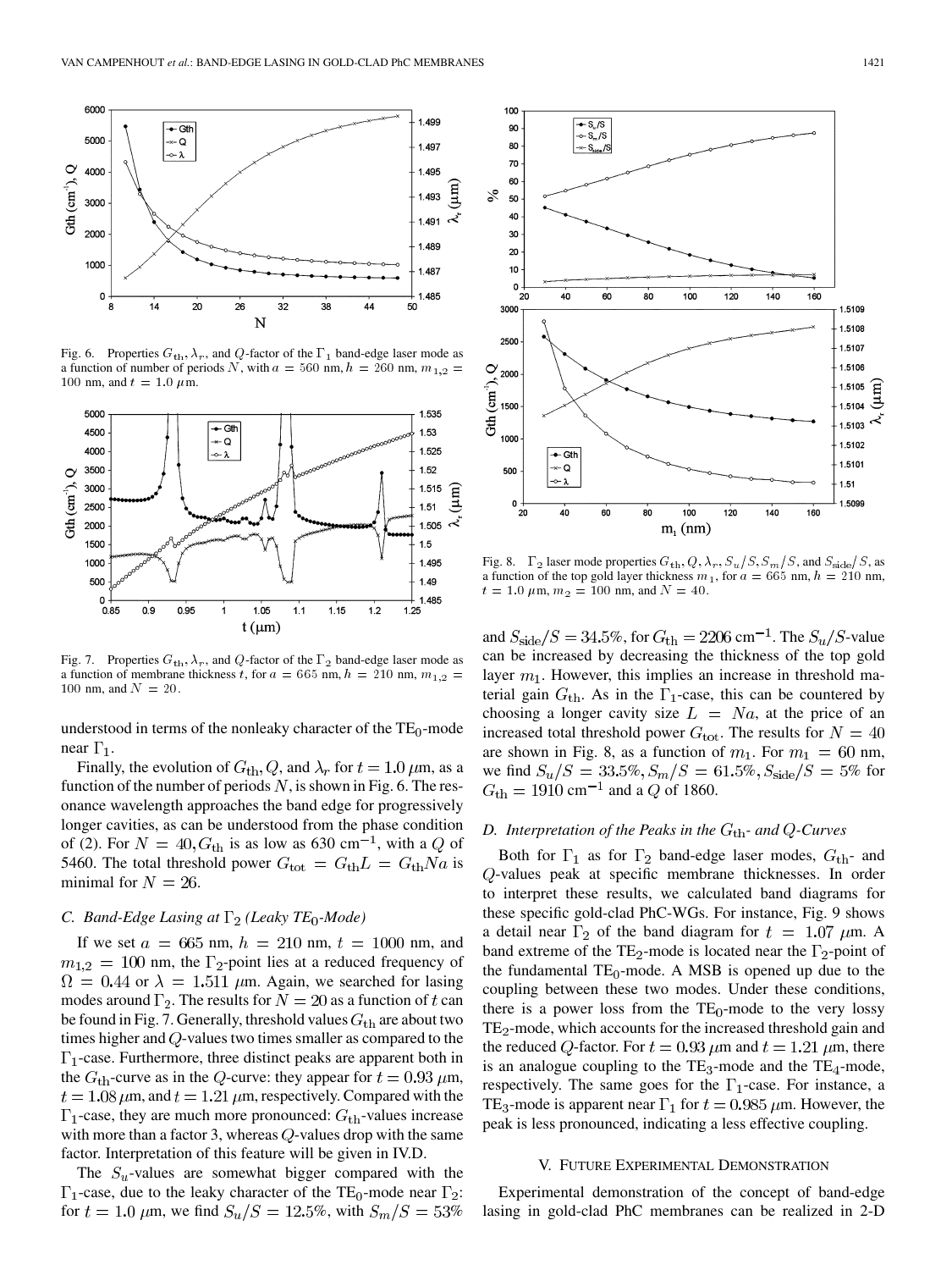<span id="page-4-0"></span>

Fig. 9. Detail of the band diagram near  $\Gamma_2$  for a gold-clad PhC-WG with  $t =$ 1.07  $\mu$ m, for  $a = 665$  nm,  $h = 210$  nm, and  $m_{1,2} = 100$  nm. A MSB is opened up due to coupling between the  $TE_0$ - and  $TE_2$ -mode.

PhC cavities. The design of the device then includes the band structure calculation of metallized 2-D PhCs, so to avoid coupling of the fundamental  $TE_0$ -mode with higher order modes. However, in the 2-D case, one should also avoid coupling with higher order TM-like modes, so a specific design is essential. The fabrication of the device could be done in the following manner. First, the bottom Au contact is deposited on a specifically grown epi-structure. Then, this metallized epi-structure is bonded to a carrier with a low temperature bonding process, for instance, BCB-bonding [15]. High-temperature bonding is not allowed to avoid alloying of the Au-contact, since this increases absorption losses. Subsequently, the substrate of the epi-structure is removed and the PhC pattern is etched in the resulting membrane. Finally, the top Au contact is deposited by oblique evaporation, for which a shadowing effect avoids filling up the PhC holes. First experiments could include optical pumping of structures with a very thin or no top metal layer.

## VI. CONCLUSION

We have numerically investigated the possibility to achieve band-edge lasing in optically thick gold-clad PhC membranes. Gold was chosen as cladding metal due to the relatively low absorption loss in the infrared. 2-D eigenmode-expansion calculations were performed for finite 1D-periodic structures. Bandedge lasing was identified both for decoupled modes as for leaky modes. For a membrane thickness of  $t = 1.0 \mu m$ , a cavity length of 20 periods and 100-nm-thick gold layers,  $Q$ -factors are of the order of 3000 for the decoupled mode, and 1500 for the leaky mode, and material gain thresholds  $G<sub>th</sub>$  (for four quantum wells) are about 1200 cm<sup>-1</sup> and 2200 cm<sup>-1</sup>. Emission efficiencies are less than 2% and about 12%, respectively. For the leaky mode, the emission efficiency can be increased by decreasing the thickness of the patterned gold layer, while increasing the cavity length to preserve the  $Q$ -factor. A 40-periods long cavity with a 60-nm-thick patterned gold layer has an emission efficiency of 33.5% with a  $Q$  of 1860 and a  $G_{\text{th}}$ of about 1900  $cm^{-1}$ . Both for leaky and uncoupled modes, care has to be taken to avoid coupling with lossy higher order modes. This can be verified by calculating the band diagram of the used optically thick gold-clad PhC-WG.

We conclude that the optically thick gold-clad PhC membrane opens up the possibility for electrically pumped surface-emitting band-edge lasing in cavities with a length down to 30  $\mu$ m.

#### **REFERENCES**

- [1] O. J. Painter, A. Husain, A. Scherer, J. D. O'Brien, I. Kim, and D. Dapkus, "Room temperature photonic crystal defect lasers at near-infrared wavelengths in InGaAsP," *J. Lightw. Technol.*, vol. 17, no. 11, pp. 2082–2088, Nov. 1999.
- [2] J. P. Dowling, M. Scalora, M. J. Bloemer, and C. M. Bowden, "The photonic band edge laser: A new approach to gain enhancement," *J. Appl. Phys.*, vol. 75, no. 4, pp. 1896–1899, Feb. 1994.
- [3] K. Sakoda, "Low-threshold laser oscillation due to group-velocity anomaly peculiar to two- and three-dimensional photonic crystals,' *Opt. Express*, vol. 4, no. 12, pp. 481–489, Jun. 1999.
- [4] S. Nojima, "Optical-gain enhancement in two-dimensional active photonic crystals," *J. Appl. Phys.*, vol. 90, no. 2, pp. 545–551, Jul. 2001.
- [5] J. Mouette, C. Seassal, X. Letartre, P. Rojo-Romeo, J.-L. Leclercq, P. Regreny, P. Viktorovitch, E. Jalaguier, P. Perreau, and H. Moriceau, "Very low threshold vertical emitting laser operation in InP graphite photonic crystal slab on silicon," *Electron. Lett.*, vol. 39, no. 6, pp. 526–528, Mar. 2003.
- [6] C. Monat, C. Seassal, X. Letartre, P. Regreny, P. Rojo-Romeo, P. Viktorovitch, M. Le Vassor d'Yerville, D. Cassagne, J.-P. Albert, E. Jalaguier, S. Pocas, and B. Aspar, "InP-based two-dimensional photonic crystal on silicon: In-plane bloch mode laser," *Appl. Phys. Lett.*, vol. 81, no. 27, pp. 5102–5104, Dec. 2002.
- [7] H.-Y. Ryu, S.-H. Kwon, Y.-J. Lee, Y.-H. Lee, and J.-S. Kim, "Very-lowthreshold photonic band-edge lasers from free-standing triangular photonic crystal slabs," *Appl. Phys. Lett.*, vol. 80, no. 19, pp. 3476–3478, May 2002.
- [8] H.-Y. Ryu and M. Notomi, "Finite-difference time-domain investigation of band-edge resonant modes in finite-size two-dimensional photonic crystal slab," *Phys. Rev. B*, vol. 68, no. 4, p. 045 209, Jul. 2003.
- [9] S. Noda and M. Imada, "2d photonic crystal surface-emitting laser using triangular-lattice structure," *IEICE Trans. Electron.*, vol. E85-C, no. 1, pp. 45–51, Jan. 2002.
- [10] M. Buda, J. Hay, H. H. Tan, J. Wong-Leung, and C. Jagadish, "Low loss, thin p-clad 980-nm InGaAs semiconductor laser diodes with an asymmetric structure design," *IEEE J. Quantum Electron.*, vol. 39, no. 5, pp. 625–633, May 2003.
- [11] P. Bienstman and R. Baets, "Optical modeling of photonic crystals and vcsels using eigenmode expansion and perfectly matched layers," *Opt. Quant. Electron.*, vol. 33, no. 4/5, p. 327, 2001.
- [12] CAMFR (Cavity Modeling Framework) [Online]. Available: http:// camfr.sourceforge.net/
- [13] K. Sakoda, "Symmetry, degeneracy, and uncoupled modes in two-dimensional photonic lattices," *Phys. Rev. B*, vol. 52, no. 11, pp. 7982–7986, Sep. 1995.
- [14] T.-A. Ma, Z.-M. Li, T. Makino, and M. S. Wartak, "Approximate optical gain formulas for  $1.55-\mu$ m strained quaternary quantum-well lasers," *IEEE J. Quant. Electron.*, vol. 31, no. 1, pp. 29–34, Jan. 1995.
- [15] F. Niklaus, P. Enoksson, P. Griss, E. Kälvesten, and G. Stemme, "Lowtemperature wafer-level transfer bonding," *J. Microelectromech. Syst.*, vol. 10, no. 4, pp. 525–531, Dec. 2001.



**Joris Van Campenhout** (S'02) was born in Brussels, Belgium, in 1979. He received the M.Sc. degree in engineering physics from Ghent University, Ghent, Belgium, in 2002. He is currently working towards the Ph.D. degree in electrical engineering.